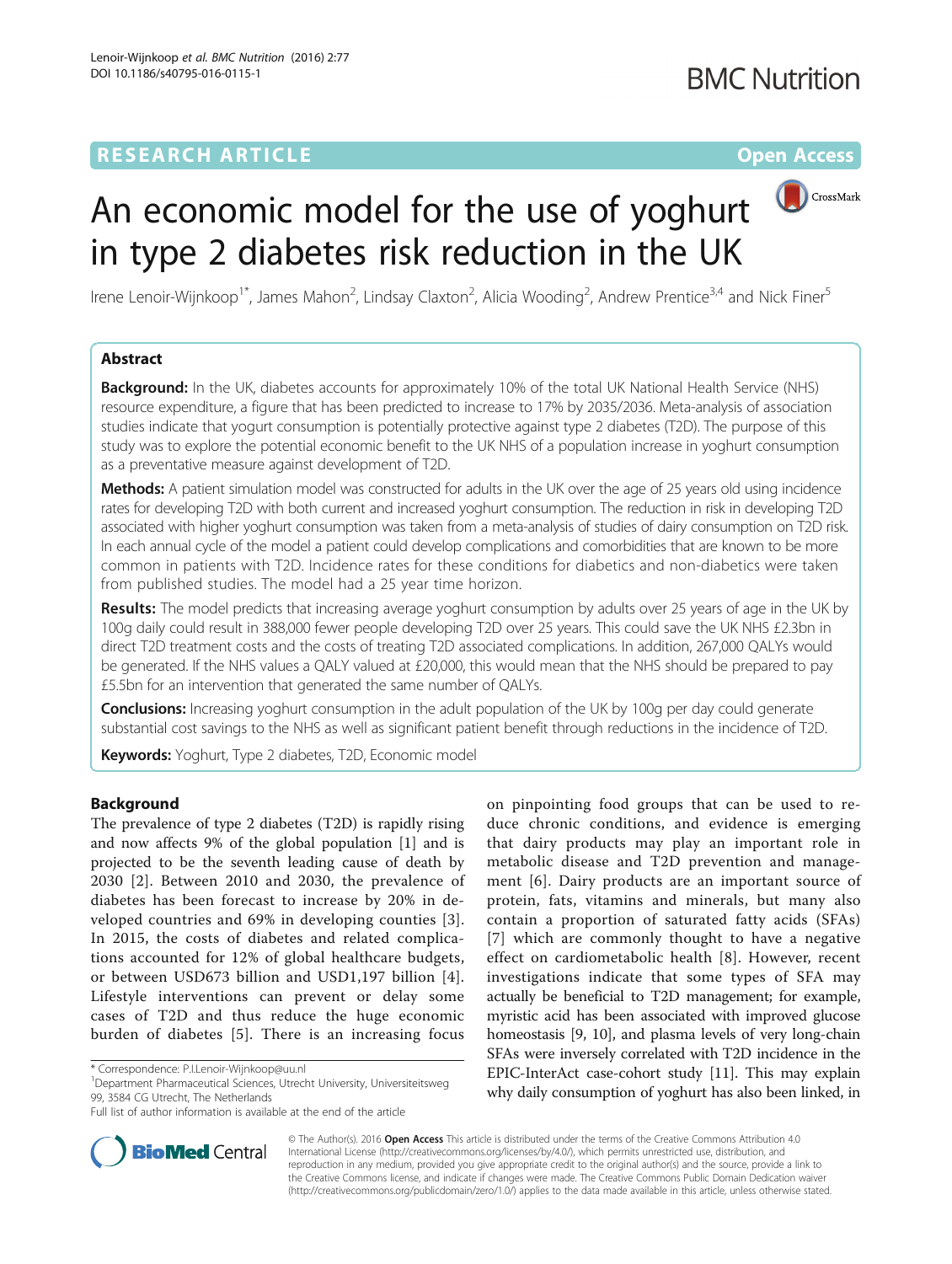a large meta-analysis, to a lower risk of developing T2D, an association that was not seen for general dairy consumption suggesting that the nutritional composition of yoghurt may have specific benefits in T2D prevention [[12\]](#page-7-0).

In the UK, diabetes accounts for approximately 10% of the total UK National Health Service (NHS) resource expenditure, a figure that has been predicted to increase to 17% by 2035/2036 with 80% of this cost as a result of complications [[13\]](#page-7-0). Previous econometric research has highlighted the potential cost effectiveness of dietary interventions to prevent or delay the onset of T2D. "The Mediterranean Diet" and the "Intensive Lifestyle Change to Prevent Diabetes" have been cited as highly costeffective interventions gaining £410 and £750 per QALY respectively [\[14](#page-7-0)]. The American Diabetes Association (ADA) recommend several interventions for preventing and treating T2D; a systematic review from 2010 indicated that preventative interventions were the most cost-effective, with the strongest evidence available for

"primary prevention through lifestyle modification" [\[15](#page-8-0)]. The purpose of this study was to explore the potential economic benefit to the UK of an increase in yoghurt consumption as a preventative measure against development of T2D.

# **Methods**

The primary research question was: How would an increase in the average consumption of conventional yoghurt impact upon UK health care expenditure in the management and treatment of T2D? A supplementary research question was: How would an increase in the average consumption of conventional yoghurt impact upon the quality and length of life for a UK population based on cases of T2D avoided or delayed?

## The model

The patient pathway is shown in Fig. 1 and was used to build a patient simulation model in Microsoft Excel. To summarise the pathway, a virtual subject enters the

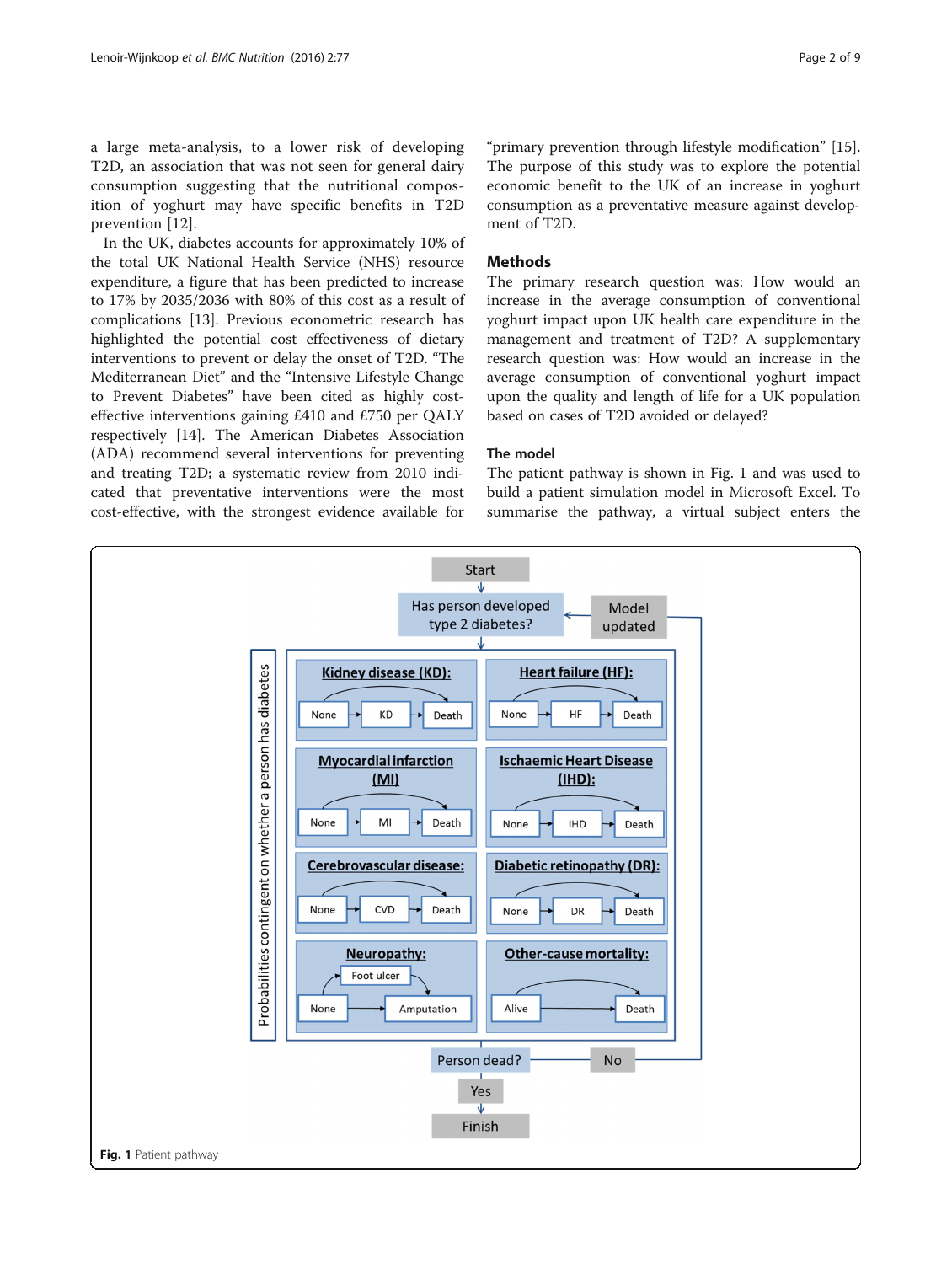model with randomly assigned characteristics (age, gender, pre-existing conditions). If he/she does not already have T2D, the risk of developing the disease in each subsequent year is reduced by higher yoghurt consumption. In the model, each year a subject can develop one or several complications, or die; for a subject who already has T2D, the probability of developing a complication is increased.

The modelled population was all people in the UK aged over 25 years. Age and gender distributions were taken from the Office for National Statistics (ONS) population pyramid projections [[16\]](#page-8-0).

#### Effectiveness

Effectiveness was derived from Chen et al. [\[12](#page-7-0)], a large study, combining 14 prospective cohorts and a total of 459,790 individuals, with 35,863 developing T2D within 4 million patient-years of follow-up. Based upon a correlation between yoghurt consumption and developing T2D, Chen estimated that for each additional serving of 244g of yoghurt, the relative risk (RR) of developing T2D is 0.82. To undertake our modelling, we assumed that the relationship was causative and that risk reduction occurs linearly with changes in yoghurt consumption and adjusted for current average yoghurt consumption in the UK of 20.4g per person per day [[17](#page-8-0)]. In the base case model it was assumed that average daily consumption would rise by 100g to reach 125g (a standard size single serving 'pot' in the UK). This equated to a change in the RR of developing T2D from 0.99 at current consumption, to 0.91 if average consumption increased to 125g daily. The RRs were estimated using a linear interpolation between the RR associated with no daily yoghurt consumption  $(0g, RR = 1)$ , and the RR associated with a daily serving  $(244g, RR = 0.82)$ .

#### Costs

Throughout the model we have taken a conservative approach. Costs incorporated into the model are considered in three categories: direct diabetes management costs; hospital; and non-inpatient costs for treating diabetes-related complications.

Diabetes management costs were taken from Hex et al. [[13](#page-7-0)], who reported a mean direct treatment cost (including diabetic medications, primary care visits, retinopathy screening, influenza vaccination and medical examinations) of £513.54 per person with diabetes to the UK NHS.

For treatment of complications, costs and resource use were modelled using a recently published logit model that looked at the UKPDS data on healthcare costs [\[18](#page-8-0)]. Costs included those for all admissions and inpatient procedures as well as outpatient consultations with GPs, nurses, health visitors, dieticians, chiropodists and eye

care specialists. Whether a condition required initial hospitalisation and/or annual on-going treatment post discharge was modelled through a random drawing of the logit model. Parameters of the logit model are summarised in Table [1.](#page-3-0)

The model conservatively considered that the probability of experiencing a particular event, or developing a condition was independent of the presence of others. However, the costs that could be incurred when an event or condition arises could be dependent on the presence of other conditions. For example, having a stroke would not make it more likely a person had a myocardial infarction (MI) in the future but it would make it more likely that an MI would lead to hospitalisation. Other than for foot ulcers (which were considered as a one off certainty of the cost of the event), only the first event of each complication was considered in the model.

Specific additional costs were also identified to complete the necessary inputs into the model:

- Heart failure and diabetic retinopathy derived in Sheffield Diabetes model (SDM) from older UKPDS data [[19](#page-8-0)];
- CKD derived in SDM from NHS reference costs [[20\]](#page-8-0);
- Foot ulcer NHS diabetic foot care report [\[21\]](#page-8-0).

### Quality of Life

At the end of each cycle a person exists in an age and disease specific health state. Each health state has an associated level of quality of life that is measured via utility estimates from the literature. With the exception of amputation, all utility values were derived from Sullivan [[22\]](#page-8-0) that estimated health states from 80,000 people in the USA and applied UK utility weights to these health states. For lower limb amputation, a utility value was taken from Bagust [\[23\]](#page-8-0).

The age and disease utility decrements used in the model are given in Table [2](#page-3-0). For cardiovascular conditions, the maximum decrement of the three possible conditions in the model was applied if more than one of the conditions was experienced.

Once a condition is experienced, that utility decrement exists for the remainder of the patient's life (with the exception of foot ulcers). It is noted that the utility value is an average value of people with both good and poor outcomes after events.

### Disease incidence and prevalence rates

Age specific prevalence rates of T2D and age and gender specific prevalence rates of related comorbidities were required to be able to estimate the likelihood of an individual entering the model, already having T2D or an associated comorbidity (with or without the presence of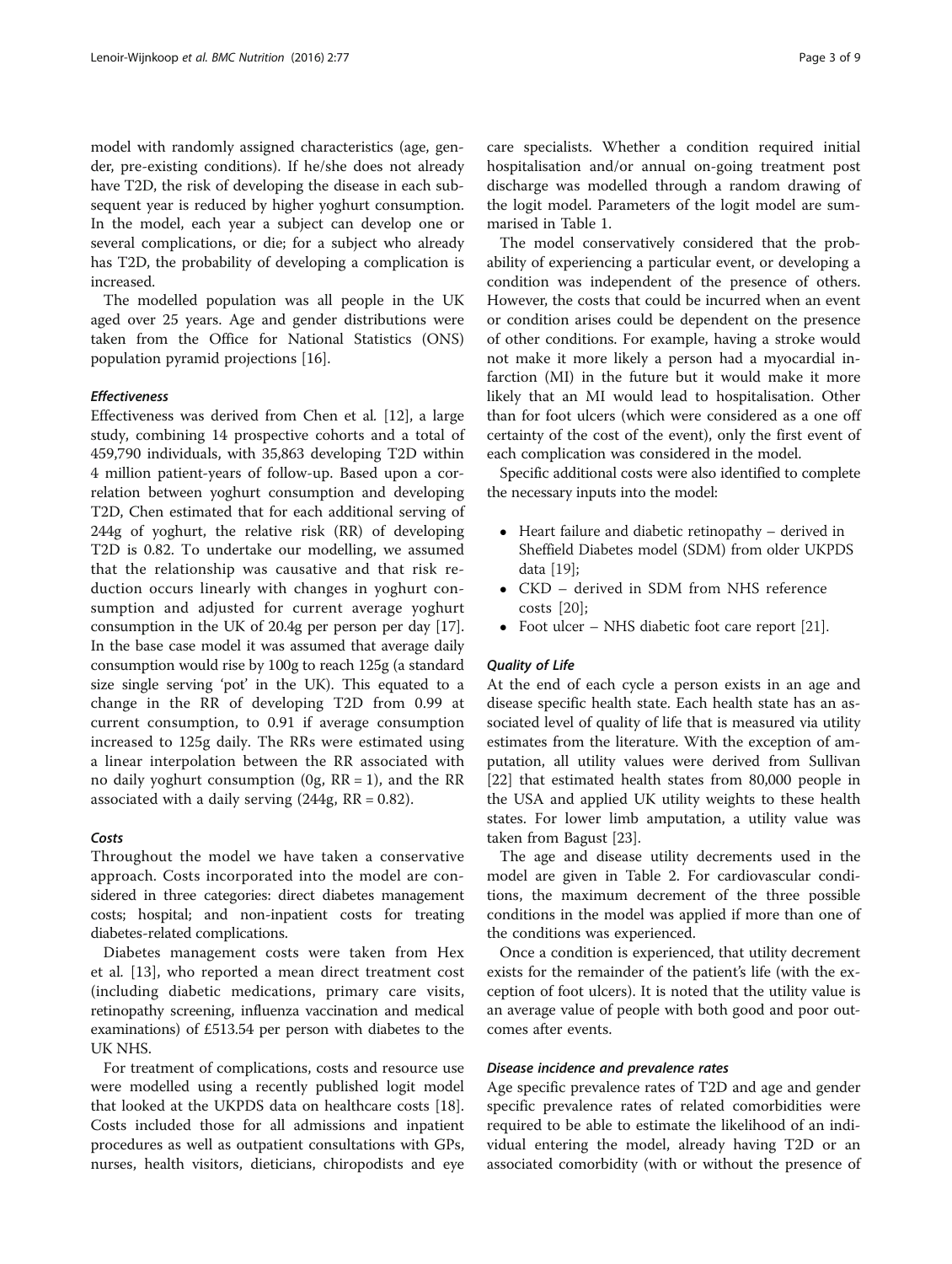|                           | Variable                         | Logit model coefficient | Hospital care $(f)$      | Non-patient care $(f)$   | Additional (£) |
|---------------------------|----------------------------------|-------------------------|--------------------------|--------------------------|----------------|
|                           | Constant                         | $-1.353$                | 3318                     | 531                      | ä,             |
|                           | Aged 65+                         | 0.041                   | 38                       | $\overline{4}$           |                |
|                           | Male                             | $-0.118$                | $-218$                   | $-162$                   |                |
| Event during current year | Ischaemic heart disease (angina) | 3.379                   | 8636                     | 331                      |                |
|                           | Fatal Ischaemic heart disease    | 4.701                   | 1037                     |                          |                |
|                           | Heart failure                    | 2.98                    | 1147                     | 447                      |                |
|                           | Fatal heart failure              |                         | $\overline{\phantom{0}}$ | $\overline{\phantom{0}}$ | 3637           |
|                           | Myocardial infarction            | 4.506                   | 3845                     | 963                      |                |
|                           | Fatal myocardial infarction      | 5.115                   | $-1341$                  |                          |                |
|                           | CKD requiring RRT                |                         | $\overline{\phantom{0}}$ |                          | 23275          |
|                           | Stroke                           | 2.419                   | 7133                     | 559                      |                |
|                           | Fatal stroke                     |                         | 1042                     |                          |                |
|                           | Diabetic retinopathy             |                         | $\overline{\phantom{0}}$ |                          | 138            |
|                           | Blindness in one eye             | 0.825                   | 1621                     | 1258                     |                |
|                           | Foot ulcer                       |                         |                          | $\overline{\phantom{m}}$ | 743.68         |
|                           | Amputation                       | 4.059                   | 7516                     | 2166                     |                |
| Historic event            | Ischaemic heart disease (angina) | 0.553                   | 2042                     | 121                      |                |
|                           | Heart failure                    | 0.824                   | 2017                     | 441                      |                |
|                           | Myocardial infarction            | 0.68                    | 1369                     | 671                      |                |
|                           | Stroke                           | 0.37                    | 2371                     | 224                      |                |
|                           |                                  |                         |                          |                          |                |

Blindness in one eye 0.266 −601 −601 205

<span id="page-3-0"></span>Table 1 Logit model values of costs associated with treating complications of T2D

T2D). Similarly, age related incidence rates were required to move people through the model during each annual cycle. The source of each of the incidence and prevalence rates is shown in Table [3](#page-4-0).

### Relative risks of comorbid disease with T2D

The National Diabetes Audit 2011–2012 provided data on the relative increase in the risk of comorbid disease for people with T2D [\[24\]](#page-8-0). The audit recorded data from

|  |  | Table 2 Utility decrements applied in the model |  |  |  |
|--|--|-------------------------------------------------|--|--|--|
|--|--|-------------------------------------------------|--|--|--|

| Condition                        | Decrement  |
|----------------------------------|------------|
| Age (per year)                   | $-0.00029$ |
| Diabetes                         | $-0.07$    |
| Ischemic heart disease           | $-0.09$    |
| Heart failure                    | $-0.12$    |
| Myocardial infarction            | $-0.06$    |
| CKD requiring RRT                | $-0.11$    |
| Cerebrovascular disease (stroke) | $-0.10$    |
| Diabetic retinopathy             | $-0.04$    |
| <b>Blindness</b>                 | $-0.06$    |
| Foot ulcer                       | $-0.07$    |
| Amputation                       | $-0.11$    |

2.5 million people in England and Wales. The increase in risk for each condition is shown in Table [4.](#page-4-0)

### **Mortality**

Amputation 1.254 1616 1079 -

Mortality occurs in the model in two distinct ways; a person may die from developing a particular condition or event, such as cerebrovascular disease (stroke) or MI; or a person may suffer an 'all-other cause death' based upon age and gender derived all-cause mortality data. Individual condition/event mortality rates were taken from published sources shown in Table [5](#page-4-0) and all other cause mortality was sourced from the ONS [[16\]](#page-8-0).

# Results

Results under the base case assumptions for 100,000 individuals cycled through the model were generated. The average individual and total (extrapolated to all people in the UK over 25) cost savings and QALY gains from higher yoghurt consumption are shown in Tables [6](#page-5-0) and [7.](#page-6-0)

The base case results – which are based on a conservative approach to modelling potential benefits - show that if the average daily consumption of yoghurt in the UK for people over the age of 25 increased from 20.4g to a 125g serving, discounted mean savings over five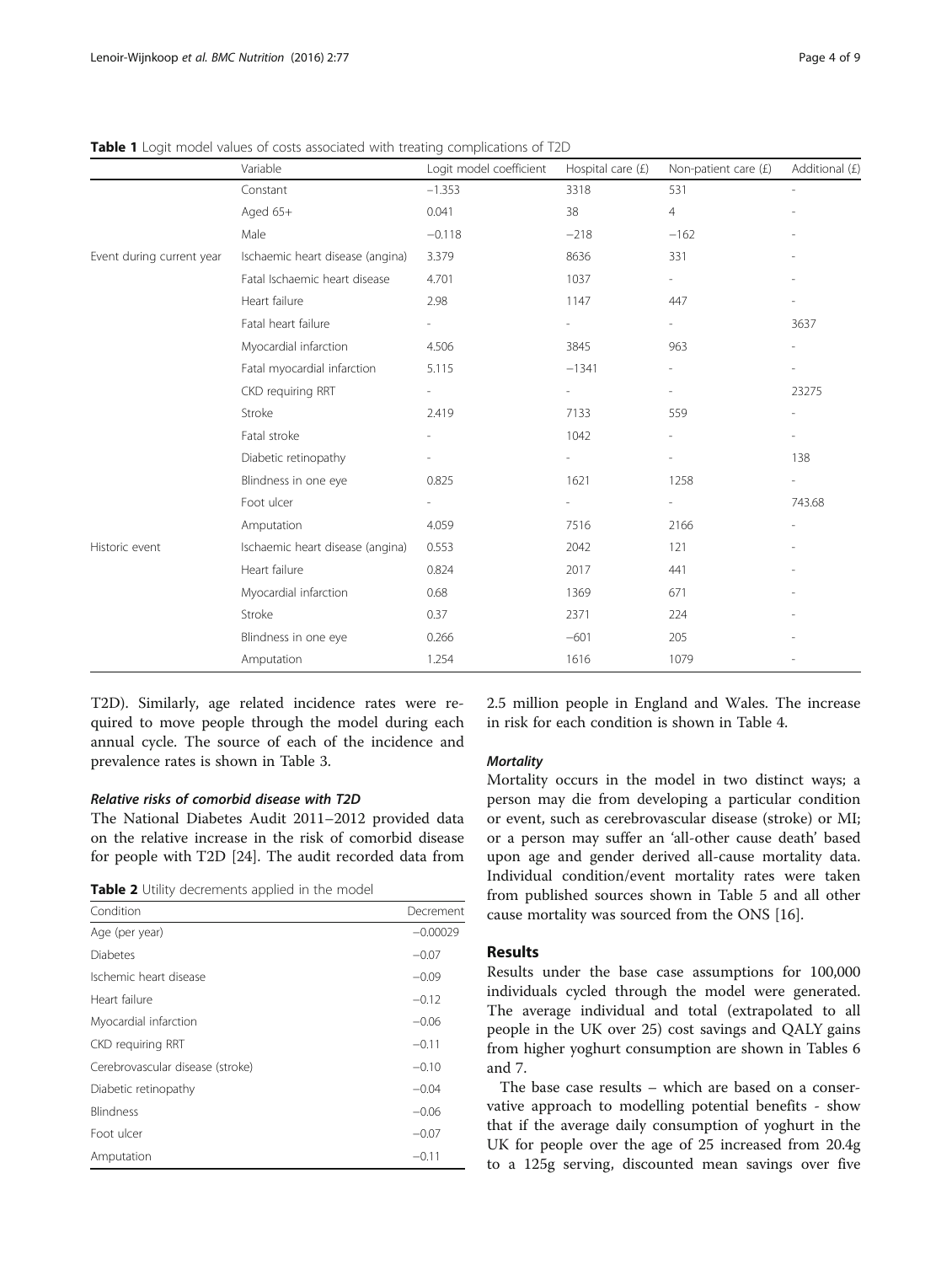<span id="page-4-0"></span>Table 3 Model disease incidence and prevalence rates

| Condition                        | Prevalence source                  | Incidence source                                    |
|----------------------------------|------------------------------------|-----------------------------------------------------|
| Diabetes (Type 2)                | Scottish Diabetes Survey 2013 [31] | Scottish Diabetes Survey 2013 [31]                  |
| Ischemic heart disease           | British Heart Foundation 2012 [32] | British Heart Foundation 2012 [32]                  |
| Heart failure                    | Welsh Health Survey 2010 [33]      | British Heart Foundation 2012 [32]                  |
| Myocardial infarction            | British Heart Foundation 2012 [32] | British Heart Foundation 2012 [32]                  |
| Renal replacement therapy (RRT)  | The Renal Registry 2012 [34]       | EUGLOREH [35]                                       |
| Cerebrovascular disease (stroke) | British Heart Foundation 2012 [32] | Oxford Vascular study [36]                          |
| Diabetic retinopathy             | Zhang et al. (2010) [37]           | DARTS diabetes register McAlpine et al. (2005) [38] |
| <b>Blindness</b>                 | Prasad et al. (2001) [39]          | Trautner et al. (2003) [40]                         |
| Neuropathy                       | Abbott et al. (2001) [41]          | Abbott et al. (2002) [41]                           |
| Lower limb amputation            | Ahmad et al. (2014) [42]           | Johannesson et al. (2009) [43]                      |

years to the NHS from reducing the rate of T2D and T2D related complications would be £3.21 (95% CI: £2.65, £3.77) per person. This saving would increase each year up to and including the 25 years considered in the model. By 25 years the saving per person from increased yoghurt consumption would be £54.35 (£49.87, £58.82).

Applying the average saving to the UK population over the age of 25 would generate total discounted savings to the NHS of approximately £140 million (£116m, £165m) over five years that would increase to £2,377 million (£2,181m, £2,573m) over 25 years if average consumption increased to 125g.

From a quality of life perspective, if the average consumption of yoghurt by people over 25 in the UK increased to 125g per day, an average additional 0.0004 discounted QALYs (0.0003, 0.0005) per person over five years would be generated; this would increase to an additional 0.0063 discounted QALYs (0.0056 to 0.0070) after 25 years. At a population level this would generate approximately 276,352 (246,172, 306,532) total additional discounted QALYs over 25 years. If these QALYs were valued at £20,000/QALY as is usually applied by NICE in the UK for approval of therapies, then the NHS should be prepared to pay £5,500m over 25 years for an intervention that would generate the same number of QALYs.

Application of the 0.91 risk reduction of developing T2D from average yoghurt consumption of 125g as

Table 4 Increase in risk of conditions with T2D

| <b>Disease</b>                   | Increase in risk |
|----------------------------------|------------------|
| Ischemic heart disease           | 76%              |
| Heart failure                    | 73%              |
| Myocardial infarction            | 55%              |
| <b>RRT</b>                       | 64%              |
| Cerebrovascular disease (stroke) | 34%              |
| Lower limb amputation            | 287%             |
|                                  |                  |

opposed to the 0.99 risk reduction from the current average of 20.4g has a relatively modest impact on the absolute annual risk of developing T2D in the model. For people aged 60–69, the annual risk of developing T2D in the model is reduced from 0.67% to 0.62%, which was the largest absolute reduction for any age group. However whilst the annual absolute risk reduction is modest, over time this reduction results in a substantial number of avoided incident cases of T2D.

In the base case, the model suggests that the absolute reduction in the 25-year risk of developing T2D for a random person over the age of 25 was 0.89% (0.83% to 0.95%). At a population level, this equates to 388,369 (362,939 to 413,800) fewer people developing T2D over 25 years.

From this reduction in the risk of developing T2D there is a consequent reduction in the risk of developing the complications of T2D. This in turn could reduce the NHS burden of treating those complications for each individual as well as increases an individual's quality of life. Specifically over 25 years the modelling predicts that consumption of an additional daily serving of yoghurt in the whole adult population over 25 years old in the UK would reduce the number of people with:

- A first cerebrovascular event (stroke) by 4,811 (95% CI: 1,968, 7,654);
- Ischemic heart disease by  $3,499$  (1,074, 5,923);
- Heart failure by 1,749 (35, 3,464);

Table 5 Source of mortality rates

| <b>Disease</b>                   | Source                             |
|----------------------------------|------------------------------------|
| Ischemic heart disease           | NICE CG108. (2006) [44]            |
| Heart failure, year one          | Cowie et al. (2000) [45]           |
| Heart failure, after year one    | Hobbs et al. (2007) [46]           |
| Myocardial infarction            | British Heart Foundation 2012 [32] |
| RRT                              | The Renal Registry 2012 [34]       |
| Cerebrovascular disease (stroke) | British Heart Foundation 2012 [32] |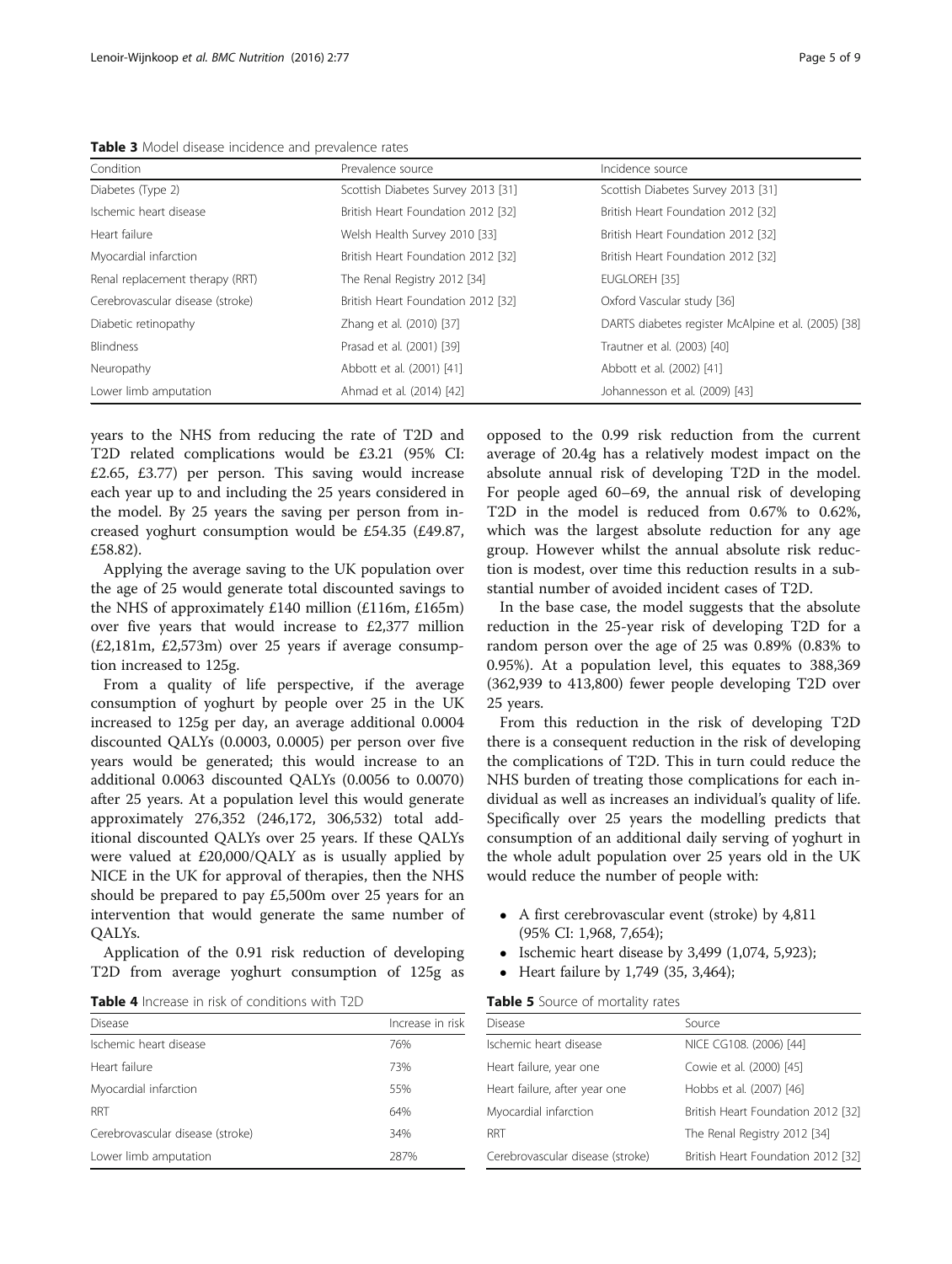|          | Individual (average) costs |                    |                  | UK population costs    |                        |                    |
|----------|----------------------------|--------------------|------------------|------------------------|------------------------|--------------------|
| Costs    | Current scenario           | Yoghurt scenario   | Savings          | Current scenario       | Yoghurt scenario       | Savings            |
| 5 Years  | £5.984                     | £5.981             | £3.21            | £261,710m              | £261.570m              | £140m              |
|          | (E5,966, E6,002)           | (E5,963, E5,998)   | (E2.65, E3.77)   | (£260,941m, £262,480m) | (£260,801m, £262,339m) | (E116m, E165m)     |
| 10 Years | £10.883                    | £10.871            | £11.6            | £475,955m              | £475,448m              | £507m              |
|          | (E10,854, E10,911)         | (E10,842, E10,900) | (E10.09, E13.1)  | (£474.697m, £477.214m) | (£474.192m, £476.705m) | (f441m, f573m)     |
| 15 Years | £15.028                    | £15,005            | £23.65           | £657,270m              | £656,235m              | £1,034m            |
|          | (E14,990, E15,067)         | (E14,966, E15,043) | (E21.08, E26.23) | (£655,579m, £658,961m) | (£654,549m, £657,922m) | (£922m, £1,147m)   |
| 20 Years | £18.547                    | £18,509            | £37.91           | £811.149m              | £809,491m              | £1,658m            |
|          | (E18, 499, E18, 595)       | (E18,461, E18,557) | (E34.31, E41.51) | (£809.049m, £813.249m) | (£807,397m, £811,584m) | (£1,500m, £1,816m) |
| 25 Years | £21.493                    | £21,438            | £54.35           | £939,994m              | £937,617m              | £2.377m            |
|          | (E21,436, E21,550)         | (E21,382, E21,495) | (£49.87, £58.82) | (£937,509m, £942,480m) | (£935,140m, £940,095m) | (£2,181m, £2,573m) |

<span id="page-5-0"></span>Table 6 Estimated base case individual and total UK costs and savings over 25 years for an average daily yoghurt intake of 125g. (Means and 95% CI)

**Estimated UK population cost savings** 



- A first myocardial infarction by 1,749 (35, 3,464);
- Requiring RRT by 437 (−420, 1,295);
- Diabetic neuropathy by 13,558 (8,786 to 18,330);
- Lower limb amputation by 3,936  $(1,365)$  to 6,508).

The biggest driver of both cost savings and QALY gains in the model results from the reduction in people with T2D itself rather than a reduction in complications. Savings from direct treatment costs of T2D accounts for 91.5% of the total model savings and approximately 85% of the QALY gains.

The model also suggested that increased yoghurt consumption to an average of 125g per day would reduce overall mortality over 25 years by 0.005% (0.001% to 0.009%). This equates to there being 2,187 (95% CI: 270 to 4,104) more people who would still be alive after 25 years if yoghurt consumption increased to an average of 125g.

We undertook sensitivity analyses of the lower and upper confidence interval for the risk reduction of an extra daily serving of yoghurt on T2D risk reported in Chen adjusted for 125g consumption (0.85 to 0.98). This results in a potential saving to the NHS of an increase in average consumption to 125g a day at a population level

of between £0.48 billion and £3.80 billion. QALY savings generated varied between 60,940 and 429,831 and deaths averted between 1,749 and 4,374.

## **Discussion**

We have demonstrated that if the correlation relationship reported in Chen of increasing yoghurt consumption is causative, then increasing yoghurt consumption could be an effective policy for reducing the incidence of T2D. The patient-level simulation model predicts that if in the UK the average consumption of yoghurt increased from 20.4g to 125g daily (an additional 100g) in people over the age of 25 years old, nearly 400,000 fewer people would develop T2D over the next 25 years. Such an approach fits well with National Institute for Health and Clinical Excellence (NICE) 2015 Clinical Guidelines to integrate dietary advice into prevention and treatment of T2D, as well as United Nation goals to reduce the impact of non-communicable diseases (NCDs), such as T2D, by reducing modifiable risk factors for NCDs associated with unhealthy diet, physical inactivity and obesity [[25](#page-8-0)].

In terms of the NHS, an increase in the average consumption of conventional yoghurt could help attenuate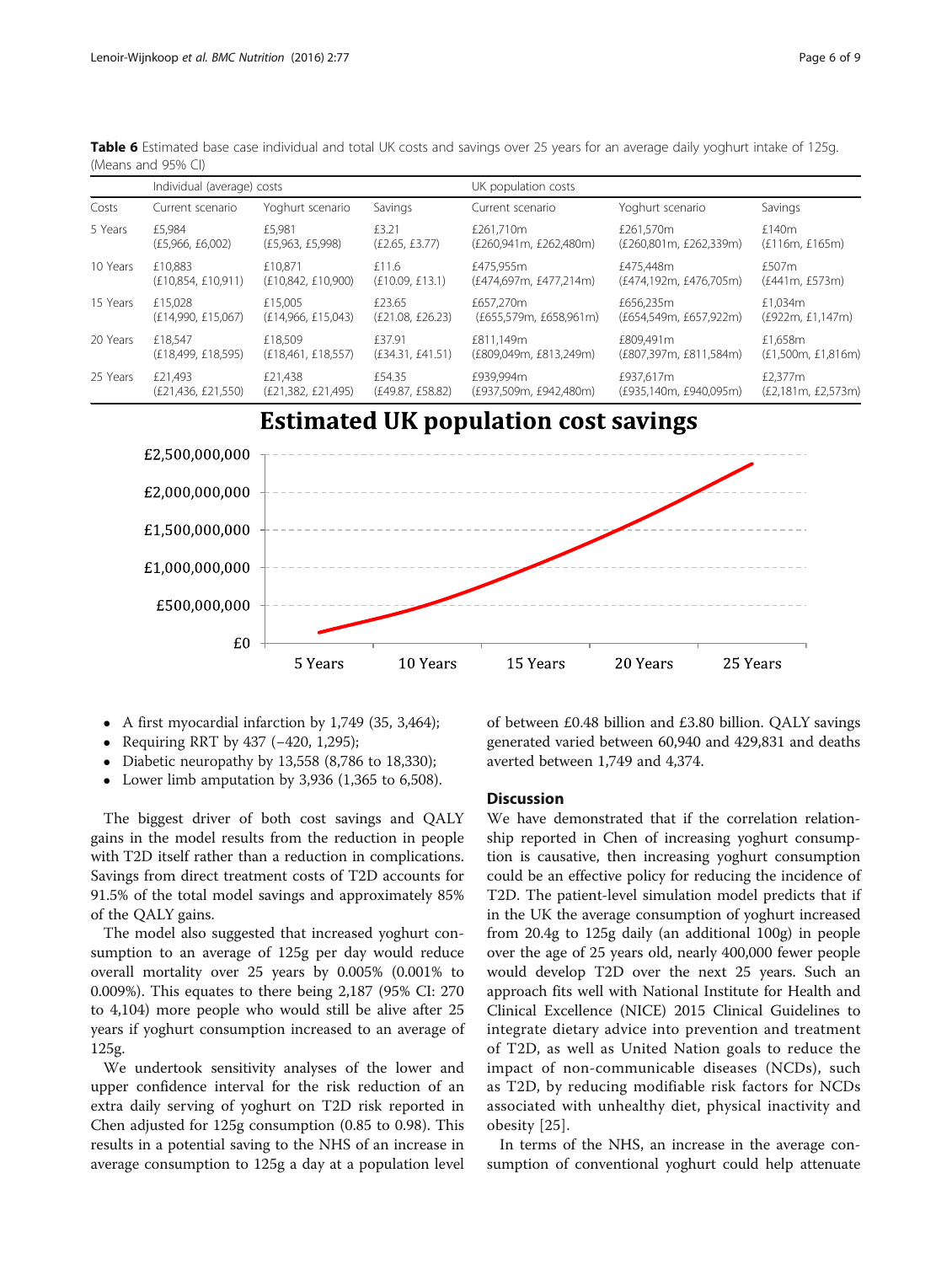| QALYs    | Individual (average) QALYs |                    |                    | UK population QALYs |                  |                  |
|----------|----------------------------|--------------------|--------------------|---------------------|------------------|------------------|
|          | Current scenario           | Yoghurt scenario   | Gained OALYs       | Current scenario    | Yoghurt scenario | Gained OALYs     |
| 5 Years  | 4.3743                     | 4.3747             | 4.3743             | 191 <sub>m</sub>    | 191 <sub>m</sub> | 0.017m           |
|          | (4.3684, 4.3803)           | (4.3687, 4.3807)   | (4.3684, 4.3803)   | (191m, 192m)        | (191m, 192m)     | (0.015m, 0.020m) |
| 10 Years | 8.0515                     | 8.0528             | 8.0515             | 352m                | 352m             | 0.060m           |
|          | (8.0372, 8.0657)           | (8.0386, 8.067)    | (8.0372, 8.0657)   | (352m, 353m)        | (352m, 353m)     | (0.052m, 0.067m) |
| 15 Years | 11.1406                    | 11.1434            | 11.1406            | 487m                | 487 <sub>m</sub> | 0.124m           |
|          | (11.1175, 11.1637)         | (11.1203, 11.1665) | (11.1175, 11.1637) | (486m, 488m)        | (486m, 488m)     | (0.109m, 0.139m) |
| 20 Years | 13.6927                    | 13.6973            | 13.6927            | 599m                | 599m             | 0.200m           |
|          | (13.6608, 13.7245)         | (13.6654, 13.7291) | (13.6608, 13.7245) | (597m, 600m)        | (598m, 600m)     | (0.177m, 0.223m) |
| 25 Years | 15.7573                    | 15.7637            | 15.7573            | 689m                | 689m             | 0.276m           |
|          | (15.7172, 15.7975)         | (15.7235, 15.8038) | (15.7172, 15.7975) | (687m, 691m)        | (688m, 691m)     | (0.246m, 0.307m) |

<span id="page-6-0"></span>Table 7 Estimated base case individual and total UK QALYs and savings over 25 years for an average daily yoghurt intake of 125g

# **Estimated UK population QALY gains**



NHS expenditure on diabetes already predicted to increase to 17% of the total resources by 2035 [\[13](#page-7-0)]. Applying the average saving to the UK population over the age of 25 would generate total discounted savings to the NHS of approximately £140 million over five years that would increase to £2.4 billion over 25 years if average consumption increased to 125g.

Additional benefits from increased yoghurt consumption might accrue from direct effects on cardiovascular risks. Evidence that fatty acids in dairy may help improve glucose homeostasis [[9\]](#page-7-0), and daily consumption of probiotic yoghurt has the potential to improve cardiovascular disease risk factors associated with diabetes [\[26](#page-8-0)], provides a rationale for incorporating the consumption of yoghurt into this dietary advice.

Yoghurt consumption can also be recommended in addition to other, more targeted interventions, as the financial cost of purchasing the yoghurt falls upon the individual rather than the NHS; if the yoghurt was a replacement for other snacks rather than an additional snack, the cost to the individual might be negligible. In a recently published meta-analysis, Gijsbers supports the findings of the Chen study indicating that yoghurt intake may be non-linearly associated with lower risk of T2D,

reporting a 14% lower risk for an intake of 80 to 125g per day compared with zero consumption, which appears to be in line with the absolute risk reduction of our base case [[27\]](#page-8-0).

Given the rapidly increasing prevalence of T2D, the findings of this research offer implications for costsaving measures which could help alleviate the economic burden of T2D, and relieve pressure on the health care infrastructures in the long term in populations beyond the UK.

### Limitations in model

All the analyses related to individuals over the age of 25 and so the model and economic results generated are only for people over the age of 25 years old; however this is reasonable for the condition as T2D is more common after the age of 45 [[28\]](#page-8-0).

The Chen meta-analysis [[12](#page-7-0)], on which this research is based, provided longitudinal data from a large number of patients which provides evidence on the RR of developing T2D with different levels of yoghurt consumption based upon the correlation between the two. The Chen data was pooled from retrospective food frequency questionnaires capturing participant food intake over the course of a year,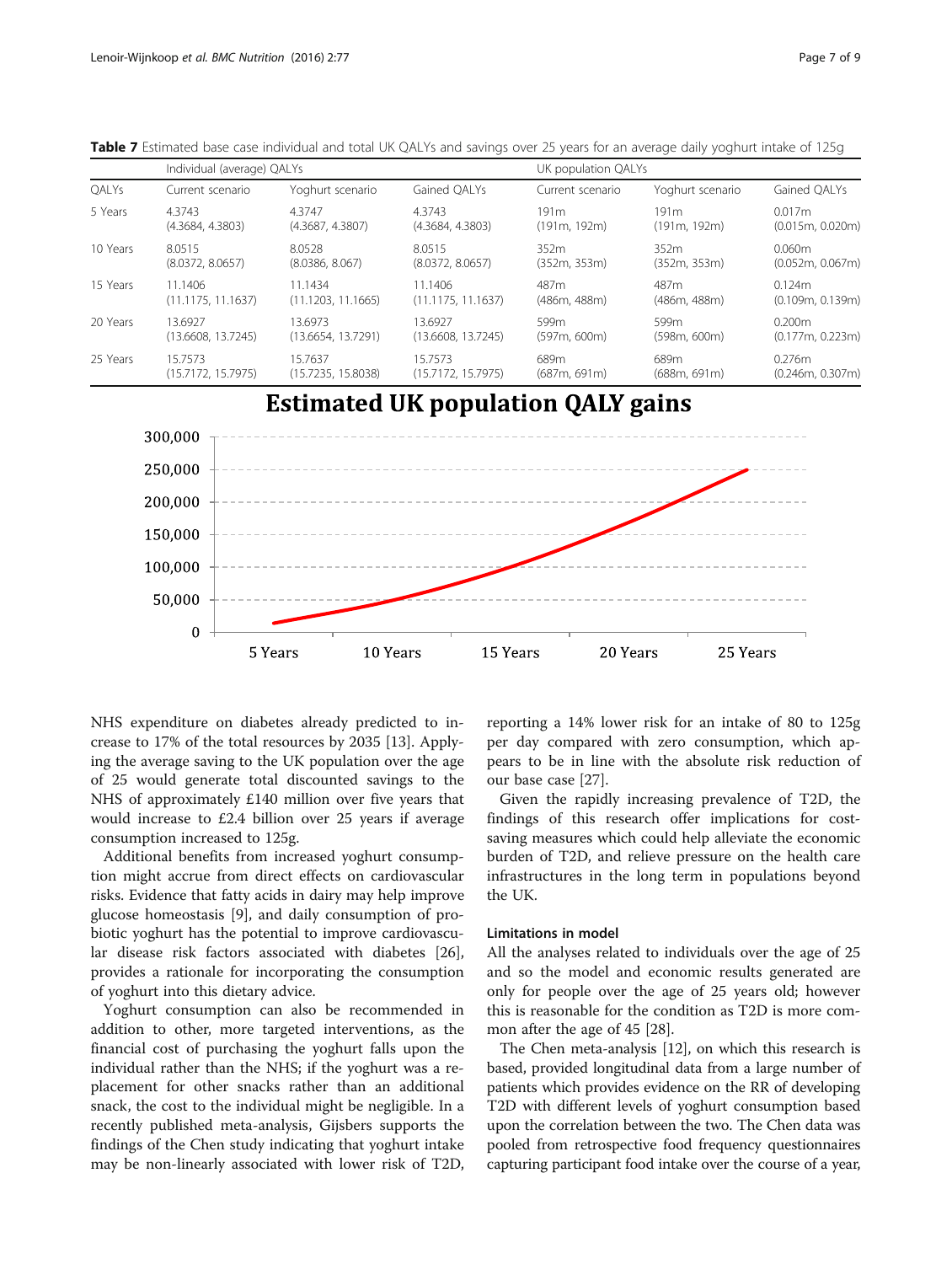<span id="page-7-0"></span>so there is likely to be some recall bias in reporting amounts of foods consumed. Chen compiled data from prospective cohort studies, which allows establishment of statistical associations between events. This does not provide direct proof of effect, individual studies have as much as possible adjusted for confounding factors but the possibility of residual confounding cannot be discarded. To demonstrate causality, randomised controlled intervention trials of increasing yoghurt consumption would be needed. It may be that such studies, including in individuals under 25 years old [\[29\]](#page-8-0), should now be planned and undertaken. The Chen meta-analysis did not differentiate between plain, flavoured and sweetened yoghurt. Results from 3 recent prospective cohorts indicate that weight loss is observed even with sweetened yoghurt consumption, although the benefit is higher for those who eat yoghurt with a low glycaemic load [10]. In addition, it has been reported that, when observing consumer sweetening behaviour in contextualised conditions, on average a greater amount of sugar is added in plain yoghurt than that found in commercial pre-sweetened yoghurts [[30](#page-8-0)]. Further research could investigate differences in diabetes incidence rates across the various types of yoghurt.

#### Conclusions

Increasing yoghurt consumption in the adult population of the UK by 100g per day could generate substantial cost savings to the NHS as well as significant patient benefit through reductions in the incidence of T2D if the causal relationship between yoghurt consumption and reduced levels of diabetes seen in published studies is confirmed.

#### Abbreviations

ADA: American Diabetes Association; MI: Myocardial infarction; NICE: National Institute for Health and Clinical Excellence; ONS: Office for National Statistics; RRT: Renal replacement therapy; SFAs: Saturated fatty acids; SDM: Sheffield Diabetes model; T2D: Type 2 diabetes

#### Acknowledgements

Not applicable.

#### Funding

This research was funded by an unrestricted grant from Danone Institute International (DII).

#### Availability of data and materials

Logit models value table and model probabilities data can be found at [https://figshare.com/s/0637618c5aa76c64515f.](https://figshare.com/s/0637618c5aa76c64515f)

#### Authors' contributions

ILW and AP initiated the study, JM and LC designed and developed the economic model. NF, AP and ILW provided guidance. ILW coordinated the work throughout, NF and AP validated the model assumptions. JM and LC did the data analysis. All authors participated in the literature review, selection of sources and contributed to the interpretation of the analysis outcomes. AW drafted the initial and subsequent versions of the manuscript. NF, AP, LC, JM and ILW critically reviewed each draft of the manuscript. All authors approved the final version of the manuscript.

#### Competing interests

ILW is employed by the Danone Company, France. AMP is a member of the board of the Yogurt in Nutrition Initiative (YINI) supported by Danone Institutes International and has received travel support and honoraria. NF is employed by Novo Nordisk A/S, Denmark.

#### Consent for publication

Not applicable.

# Ethics approval and consent to participate

Not applicable.

#### Author details

<sup>1</sup>Department Pharmaceutical Sciences, Utrecht University, Universiteitsweg 99, 3584 CG Utrecht, The Netherlands. <sup>2</sup>York Health Economics Consortium (YHEC), Enterprise House, Innovation Way, University of York, York YO10 5NQ, UK. <sup>3</sup>MRC Unit The Gambia, Atlantic Blvd, Serrekunda, The Gambia. <sup>4</sup>MRC International Nutrition Group, London School of Hygiene & Tropical Medicine, Keppel St, London WC1E 7HT, UK. <sup>5</sup>National Centre for Cardiovascular Prevention and Outcomes, UCL Institute of Cardiovascular Science, 1 St Martin's le Grand, London EC1A 4NP, UK.

# Received: 16 June 2016 Accepted: 21 November 2016

#### References

- 1. World Health Organization. Global status report on noncommunicable diseases. Geneva: WHO; 2014.
- 2. Mathers CD, Loncar D. Projections of global mortality and burden of disease from 2002 to 2030. PLoS Med. 2006;3(11):e442.
- 3. Shaw JE, Sicree RA, Zimmet PZ. Global estimates of the prevalence of diabetes for 2010 and 2030. Diabetes Res Clin Pract. 2010;87(1):4–14.
- 4. International Diabetes Federation. IDF Diabetes atlas: seventh edition. Brussels: IDF; 2015.
- 5. Diabetes Prevention Program Research Group. The 10-year costeffectiveness of lifestyle intervention or metformin for diabetes prevention: an intent-to-treat analysis of the DPP/DPPOS. Diabetes Care. 2012;35(4):723– 30.
- 6. Panahi S, Tremblay A. The Potential Role of Yogurt in Weight Management and Prevention of Type 2 Diabetes. J Am Coll Nutr. 2016;35(8):717-31.
- 7. Månsson HL. Fatty acids in bovine milk fat. Food Nutr Res. 2008;52:10.3402/ fnr.v52i0.1821. doi[:10.3402/fnr.v52i0.1821.](http://dx.doi.org/10.3402/fnr.v52i0.1821)
- 8. Phillips CM, Kesse-Guyot E, McManus R, Hercberg S, Lairon D, Planells R, Roche HM. High dietary saturated fat intake accentuates obesity risk associated with the fat mass and obesity-associated gene in adults. J Nutr. 2012;142(5):824–31.
- 9. Drehmer M, Pereira MA, Schmidt MI, Del Carmen BMM, Alvim S, Lotufo PA, Duncan BB. Associations of dairy intake with glycemia and insulinemia, independent of obesity, in Brazilian adults: the Brazilian Longitudinal Study of Adult Health (ELSA-Brasil). Am J Clin Nutr. 2015;101(4):775–82.
- 10. Smith JD, Hou T, Ludwig DS, Rimm EB, Willett W, Hu FB, Mozaffarian D. Changes in intake of protein foods, carbohydrate amount and quality, and long-term weight change: results from 3 prospective cohorts. Am J Clin Nutr. 2015;101(6):1216–24.
- 11. Forouhi NG, Koulman A, Sharp SJ, Imamura F, Kroger J, Schulze MB, Crowe FL, Huerta JM, Guevara M, Beulens JW, et al. Differences in the prospective association between individual plasma phospholipid saturated fatty acids and incident type 2 diabetes: the EPIC-InterAct case-cohort study. Lancet Diabetes Endocrinol. 2014;2(10):810–8.
- 12. Chen M, Sun Q, Giovannucci E, Mozaffarian D, Manson JE, Willett WC, Hu FB. Dairy consumption and risk of type 2 diabetes: 3 cohorts of US adults and an updated meta-analysis. BMC Med. 2014;12:215.
- 13. Hex N, Bartlett C, Wright D, Taylor M, Varley D. Estimating the current and future costs of Type 1 and Type 2 diabetes in the UK, including direct health costs and indirect societal and productivity costs. Diabet Med. 2012;29(7):855–62.
- 14. Dalziel K, Segal L. Time to give nutrition interventions a higher profile: cost-effectiveness of 10 nutrition interventions. Health Promot Int. 2007;22(4):271–83.